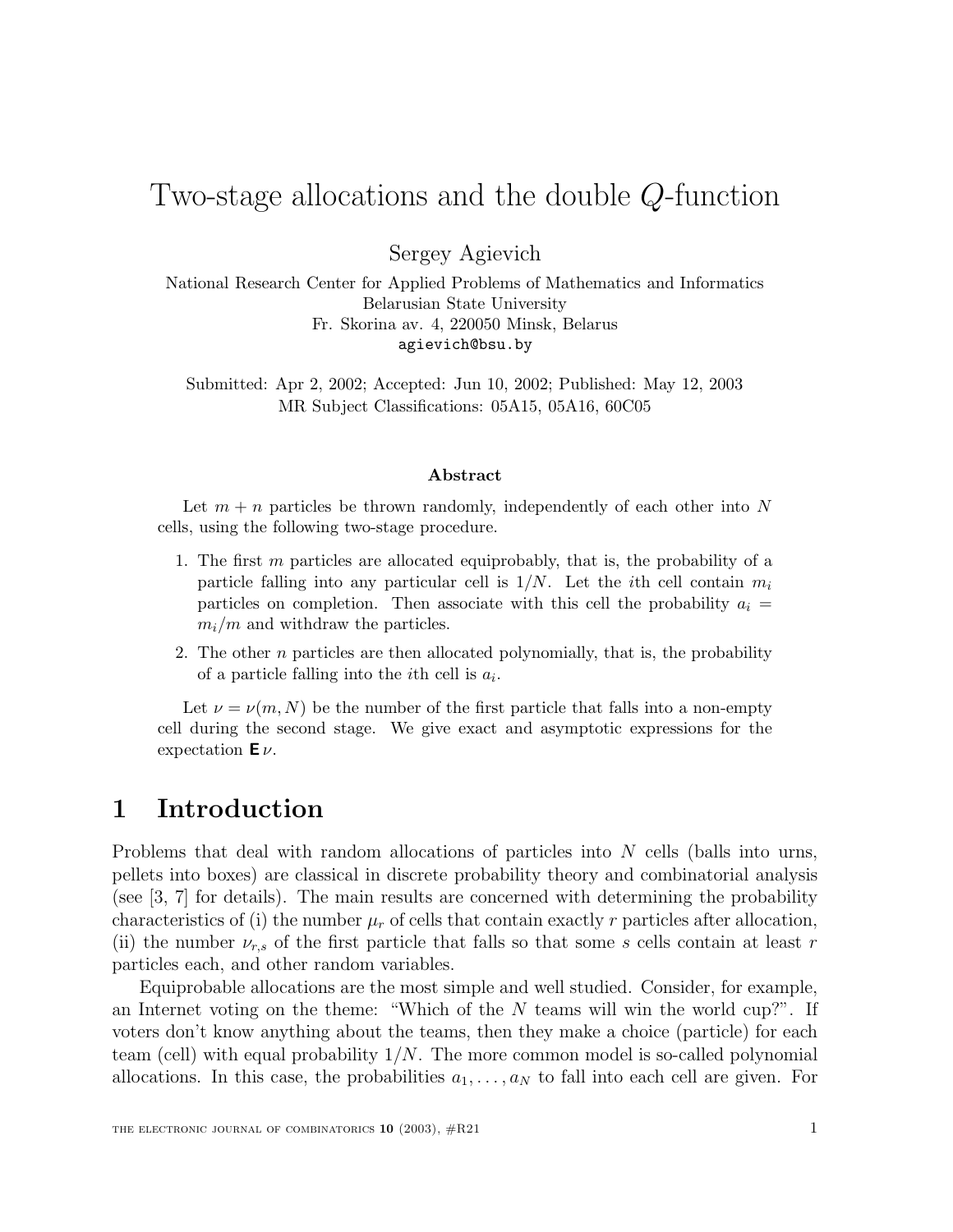example, we can assume that common preferences exist and voters make a choice for the ith team with the probability  $a_i$ .

Pose the question: how are preferences formed in the absence of a priori information? In this paper we introduce two-stage allocations. At the first stage particles are allocated equiprobably. The number of particles that fell into a particular cell determines the probability to occupy this cell by particles at the second stage. In this model, preferences are formed after the public announcement of the preliminary voting results, i. e. the numbers  $m_1, \ldots, m_N$  of votes for each team. We can suppose that after seeing these results, influenced voters will make a choice for the *i*th team with the probability  $a_i =$  $m_i/m$ , where  $m = m_1 + ... + m_N$ .

In the next section, using the generating function for the numbers  $\mu_r$ , we obtain an expectation of the random variable  $\nu = \nu_{2,1}$  for allocations at the second stage. To illustrate our interest to the analysis of  $\nu$ , take the example of cryptographic hash functions [8, chapter 9].

Let A and B be finite alphabets,  $|\mathcal{B}| = N$ , and let  $\mathcal{A}^*$  be a set of all finite words over A. The hash function  $h: \mathcal{A}^* \to \mathcal{B}$  is applied in cryptography for data compression such that it is computationally infeasible to find a collision: two different words with the same hash value.

The model of random equiprobable allocations of particles (hash values of different input words) into N cells (elements of  $\mathcal{B}$ ) is often used in the analysis of collision search algorithms. The collision waiting time  $\nu$  is the number of the first particle that occupies non-empty cell. The difficulty of the collision search can be measured by the expectation  $\mathsf{E}\nu$ . From the asymptotic expansion for Ramanujan's Q-function  $\ket{6,\S}$  1.2.11.3 it follows that

$$
\mathbf{E}\,\nu = \sqrt{\frac{\pi N}{2}} + \frac{2}{3} + o(1)
$$

as  $N \to \infty$ .

Most cryptographic hash functions have iterative structure based on the compression function  $\sigma: \mathcal{A} \times \mathcal{B} \to \mathcal{B}$ . The input word  $X = X_1 \dots X_l$  is processed in the following way: Beginning with a fixed symbol  $Y_0 \in \mathcal{B}$ , successively compute  $Y_k = \sigma(X_k, Y_{k-1}),$  $k = 1, \ldots, l$ , and set the hash value  $h(X)$  to  $\sigma(L, Y_l)$ , where L is the representation of the length  $l$  by a symbol of  $\mathcal{A}$ .

To define  $\sigma$ , we must choose N values  $\sigma(L, Y)$ , where Y runs over B. Suppose that a value B was chosen  $N_B$  times. Now, if for a random input word of length l an intermediate hash value  $Y_l$  has uniform distribution on  $\mathcal{B}$ , then a final hash value B will appear with probability  $N_B/N$ , that is in general not equal to  $1/N$ . It is clear that collision waiting time for this case is not greater on average than for the case of equiprobable allocations. Indeed, we will show that √

$$
\mathbf{E}\,\nu=\frac{\sqrt{\pi N}}{2}+\frac{5}{6}+o(1)
$$

for the two-stage procedure "the random choice of  $\sigma$  — the hashing of words with the same length". This expression follows from the asymptotic expansion for the double Q-function introduced in Section 3.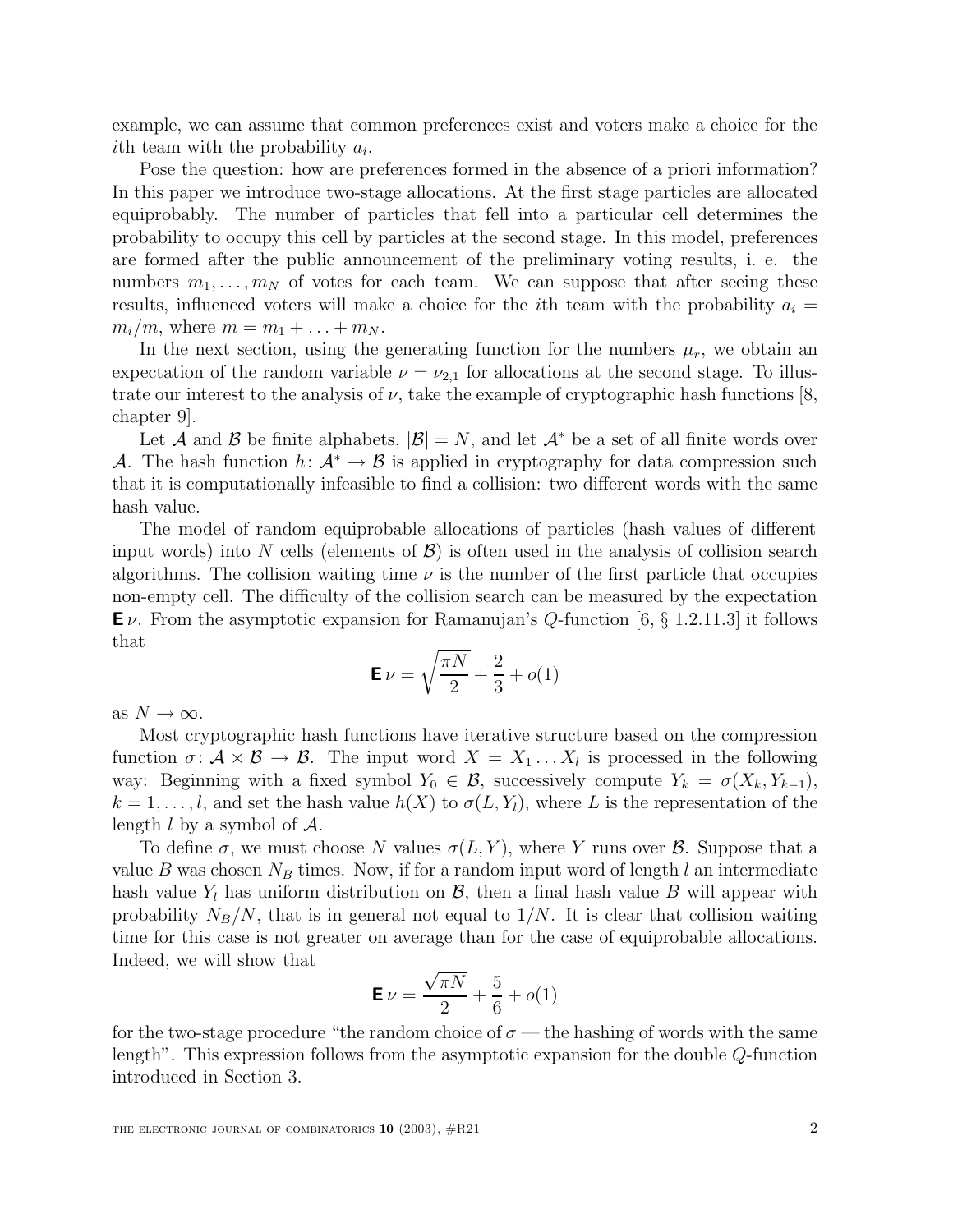# **2 Two-stage allocations**

Let  $m + n$  particles be thrown randomly, independently of each other into N cells, using the following two-stage procedure.

- 1. The first  $m$  particles are allocated equiprobably, that is, the probability of a particle falling into any particular cell is  $1/N$ . Let the *i*th cell contain  $m_i$  particles on completion. Then associate with this cell the probability  $a_i = m_i/m$  ( $a_i = 0$  if  $m = 0$ ) and withdraw the particles.
- 2. The next n particles are allocated polynomially, that is, the probability of a particle falling into the *i*th cell is  $a_i$ .

Let  $\mu_r(N, m, n)$  be the number of cells that contain exactly r particles,  $\mathbf{r} = (r_1, \ldots, r_s)$ be the vector of different non-negative integers, and  $\mathbf{x} = (x_1, \ldots, x_s)$ . Consider the generating function

$$
\Phi_{N,\mathbf{r}}(\mathbf{x},y,z) = \sum_{\substack{\mathbf{k} \ge \mathbf{0} \\ m,n \ge 0}} \frac{N^m m^n}{m! n!} \mathbf{x}^{\mathbf{k}} y^m z^n \mathbf{P} \left\{ \mu_\mathbf{r}(N,m,n) = \mathbf{k} \right\},\tag{1}
$$

where  $0^0 = 1$ ,  $\mathbf{k} = (k_1, \ldots, k_s)$ ,  $\mathbf{x}^{\mathbf{k}} = x_1^{k_1} \ldots x_s^{k_s}$  and

$$
\mathbf{P}\left\{\mu_{r}(N,m,n)=\mathbf{k}\right\}=\mathbf{P}\left\{\mu_{r_{i}}(N,m,n)=k_{i}, i=1,\ldots,s\right\}.
$$

**Theorem 1.** The generating function (1) has the form:

$$
\Phi_{N,\mathbf{r}}(\mathbf{x},y,z) = \left(\exp(ye^z) + \sum_{i=1}^s (x_i - 1)\psi_{r_i}(y)\frac{z^{r_i}}{r_i!}\right)^N,\tag{2}
$$

where  $\psi_r(y) = \sum_{m \geq 0}$  $\frac{m^r}{m!}y^m$  and moreover  $\psi_0(y) = e^y$ ,  $\psi_{r+1}(y) = y\psi'_r(y)$ ,  $r = 0, 1, \ldots$ 

*Proof.* Divide N cells into two groups of sizes  $N_1$  and  $N_2 = N - N_1$ . By the total probability theorem,

$$
\mathbf{P}\{\mu_{\mathbf{r}}(N,m,n) = \mathbf{k}\} = \sum_{\substack{\mathbf{k}_1 + \mathbf{k}_2 = \mathbf{k}, \ \mathbf{k}_i \ge 0 \\ m_1 + m_2 = m, \ m_i \ge 0 \\ n_1 + n_2 = n, \ n_i \ge 0}} {m \choose m_1} \left(\frac{N_1}{N}\right)^{m_1} \left(\frac{N_2}{N}\right)^{m_2} {n \choose n_1} \left(\frac{m_1}{m}\right)^{n_1} \left(\frac{m_2}{m}\right)^{n_2} \times \mathbf{P}\{\mu_{\mathbf{r}}(N_1, m_1, n_1) = \mathbf{k}_1\} \mathbf{P}\{\mu_{\mathbf{r}}(N_2, m_2, n_2) = \mathbf{k}_2\},\
$$

where  $m_i/m = 0$  if  $m = 0$ . Multiplying both sides by  $\frac{N^m m^n}{m!n!}$ **x**<sup>k</sup> $y^m z^n$  and then summing over all  $\mathbf{k} \geq \mathbf{0}$ ,  $m, n \geq 0$ , we obtain

$$
\Phi_{N,\mathbf{r}}(\mathbf{x},y,z) = \Phi_{N_1,\mathbf{r}}(\mathbf{x},y,z)\Phi_{N_2,\mathbf{r}}(\mathbf{x},y,z).
$$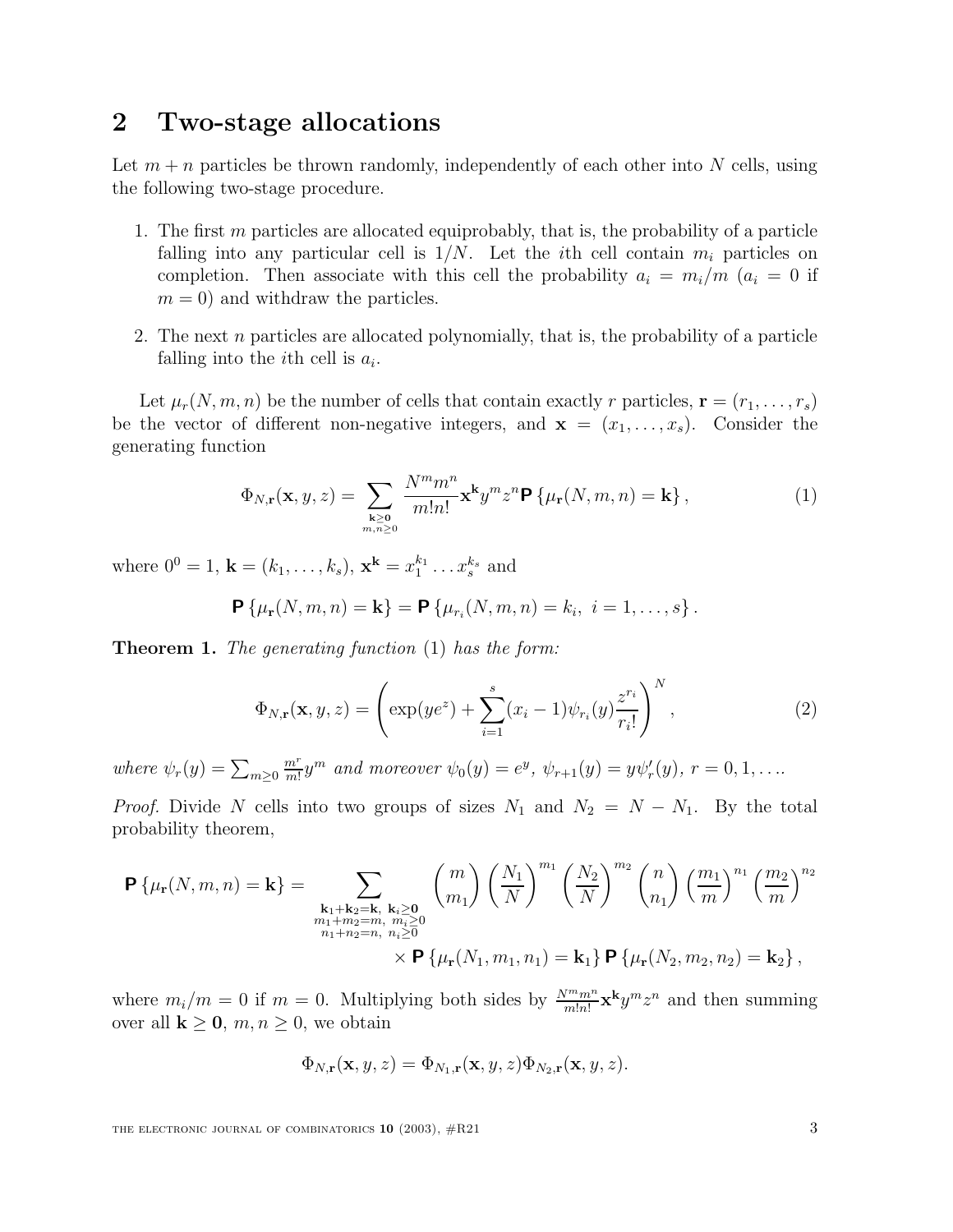This yields

$$
\Phi_{N,\mathbf{r}}(\mathbf{x},y,z)=(\Phi_{1,\mathbf{r}}(\mathbf{x},y,z))^N
$$

and it is enough to note that

$$
\Phi_{1,\mathbf{r}}(\mathbf{x}, y, z) = \sum_{m,n \ge 0} \frac{m^n y^m z^n}{m! n!} + \sum_{i=1}^s (x_i - 1) \frac{z^{r_i}}{r_i!} \sum_{m \ge 0} \frac{m^{r_i} y^m}{m!}
$$

$$
= \exp(y e^z) + \sum_{i=1}^s (x_i - 1) \psi_{r_i}(y) \frac{z^{r_i}}{r_i!}.
$$

For comparison, if  $n$  particles are equiprobably allocated into  $N$  cells, then [7]:

$$
\Phi_{N,\mathbf{r}}(\mathbf{x},z) = \sum_{\substack{\mathbf{k}\geq \mathbf{0} \\ n\geq 0}} \frac{N^n}{n!} \mathbf{x}^{\mathbf{k}} z^n \mathbf{P} \left\{ \mu_{\mathbf{r}}(N,n) = \mathbf{k} \right\} = \left( e^z + \sum_{i=1}^s (x_i - 1) \frac{z^{r_i}}{r_i!} \right)^N.
$$

Let  $\nu = \nu(m,N)$  be the number of the first particle that falls into a non-empty cell at the second stage.

**Theorem 2.** If  $m \geq 1$ , then the expectation

$$
\mathbf{E}\,\nu(m,N) = \sum_{n=0}^{\min(m,N)} \frac{m^{[n]}N^{[n]}}{m^nN^n},\tag{3}
$$

where  $u^{[k]} = u(u-1)...(u-k+1)$  is the kth factorial power of  $u, u^{[0]} = 1$ . *Proof.* Obviously,  $P\{\nu = n\} = 0$  if  $n > m$  or  $n > N$ . Therefore,

$$
\mathbf{E}\,\nu = \sum_{n=1}^{\min(m,N)} n\mathbf{P}\,\{\nu = n\} = \sum_{n=0}^{\min(m,N)} \mathbf{P}\,\{\nu > n\}
$$

and it is enough to show that

$$
\mathbf{P}\left\{\nu > n\right\} = \frac{m^{[n]}N^{[n]}}{m^nN^n}
$$

for  $n \leq \min(m, N)$ . We have

$$
\mathbf{P}\left\{\nu > n\right\} = \mathbf{P}\left\{\mu_0(N, m, n) = N - n\right\} = \frac{m!n!}{N^m m^n} \left[x^{N-n} y^m z^n\right] \Phi_{N,0}(x, y, z).
$$

 $\square$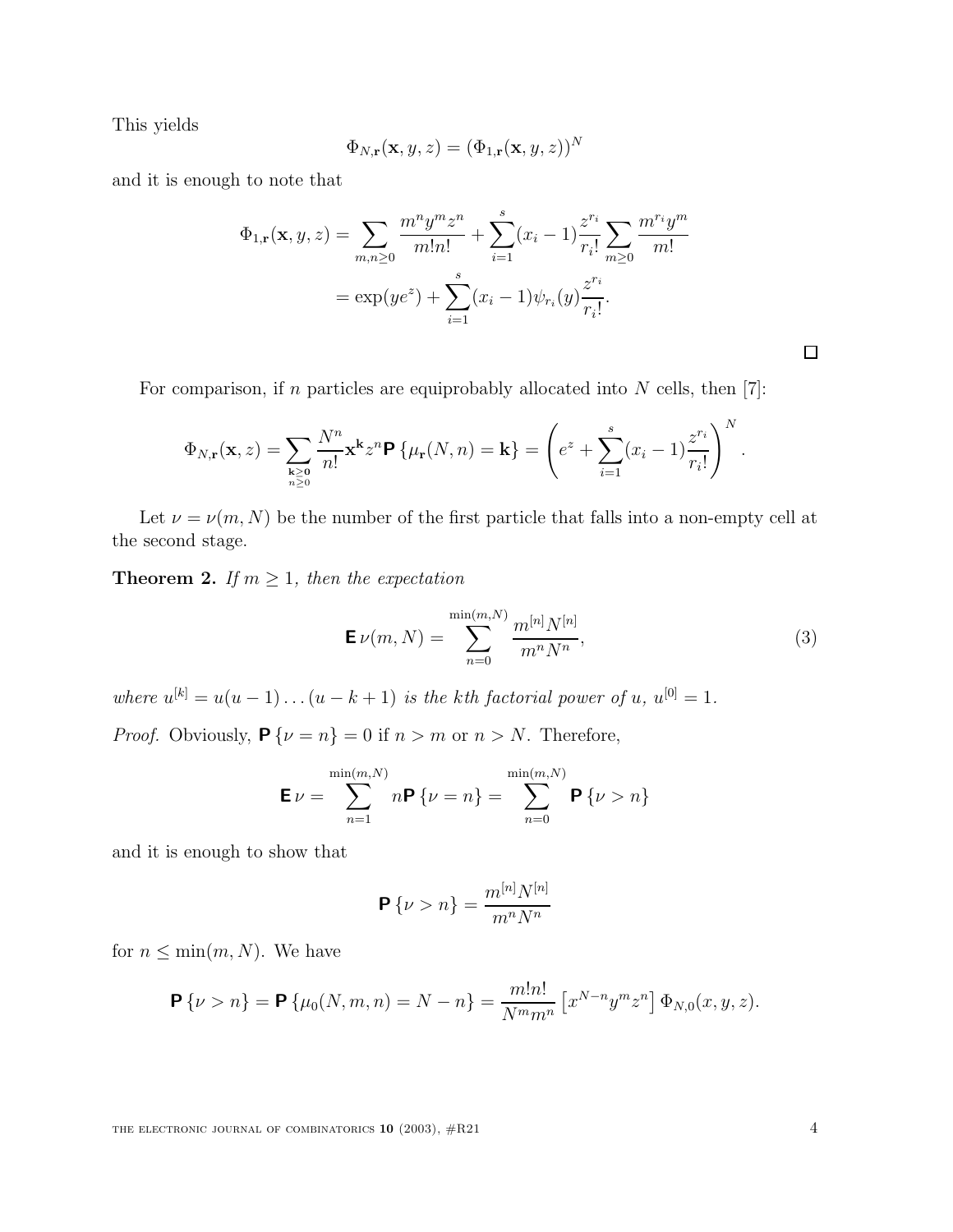By Theorem 1,  $\Phi_{N,0}(x, y, z) = (\exp(ye^{z}) + (x - 1)e^{y})^{N}$  and

$$
[x^{N-n}y^m z^n] \Phi_{N,0}(x, y, z) = [y^m z^n] \binom{N}{n} (\exp(ye^z) - e^y)^n e^{(N-n)y}
$$
  

$$
= [y^m z^n] \binom{N}{n} \left( \sum_{i \ge 0, j \ge 1} \frac{y^i i^j z^j}{i! j!} \right)^n e^{(N-n)y}
$$
  

$$
= [y^m] \binom{N}{n} \left( \sum_{i \ge 0} \frac{iy^i}{i!} \right)^n e^{(N-n)y} = [y^m] \binom{N}{n} (ye^y)^n e^{(N-n)y}
$$
  

$$
= [y^{m-n}] \binom{N}{n} e^{Ny} = \binom{N}{n} \frac{N^{m-n}}{(m-n)!}.
$$

This implies the required result.

For comparison, if particles are equiprobably allocated into N cells and  $\nu(N)$  is the number of the first particle that falls into a non-empty cell, then

$$
\mathbf{E}\,\nu(N)=\sum_{n=0}^N\frac{N^{[n]}}{N^n}.
$$

In the next section we will give an asymptotic analysis of the sum in the right-hand side of  $(3)$ .

# **3 The double Q-function**

For positive integers  $m$  and  $n$  define the *double Q-function* 

$$
Q(m, n) = \sum_{k=0}^{\min(m,n)} \frac{m^{[k]} n^{[k]}}{m^k n^k}.
$$

The ordinary Q-function

$$
Q(n) = \sum_{k=1}^{n} \frac{n^{[k]}}{n^k}
$$

was studied by Ramanujan [1], Watson [10], Knuth [6]. Using the integral representation

$$
Q(n) + 1 = \int_0^\infty e^{-z} \left(1 + \frac{z}{n}\right)^n dz,
$$

they derived the asymptotic expansion

$$
Q(n) \sim \sqrt{\frac{\pi n}{2}} - \frac{1}{3} + \frac{1}{12} \sqrt{\frac{\pi}{2n}} - \frac{4}{135n} + \dots
$$

 $\Box$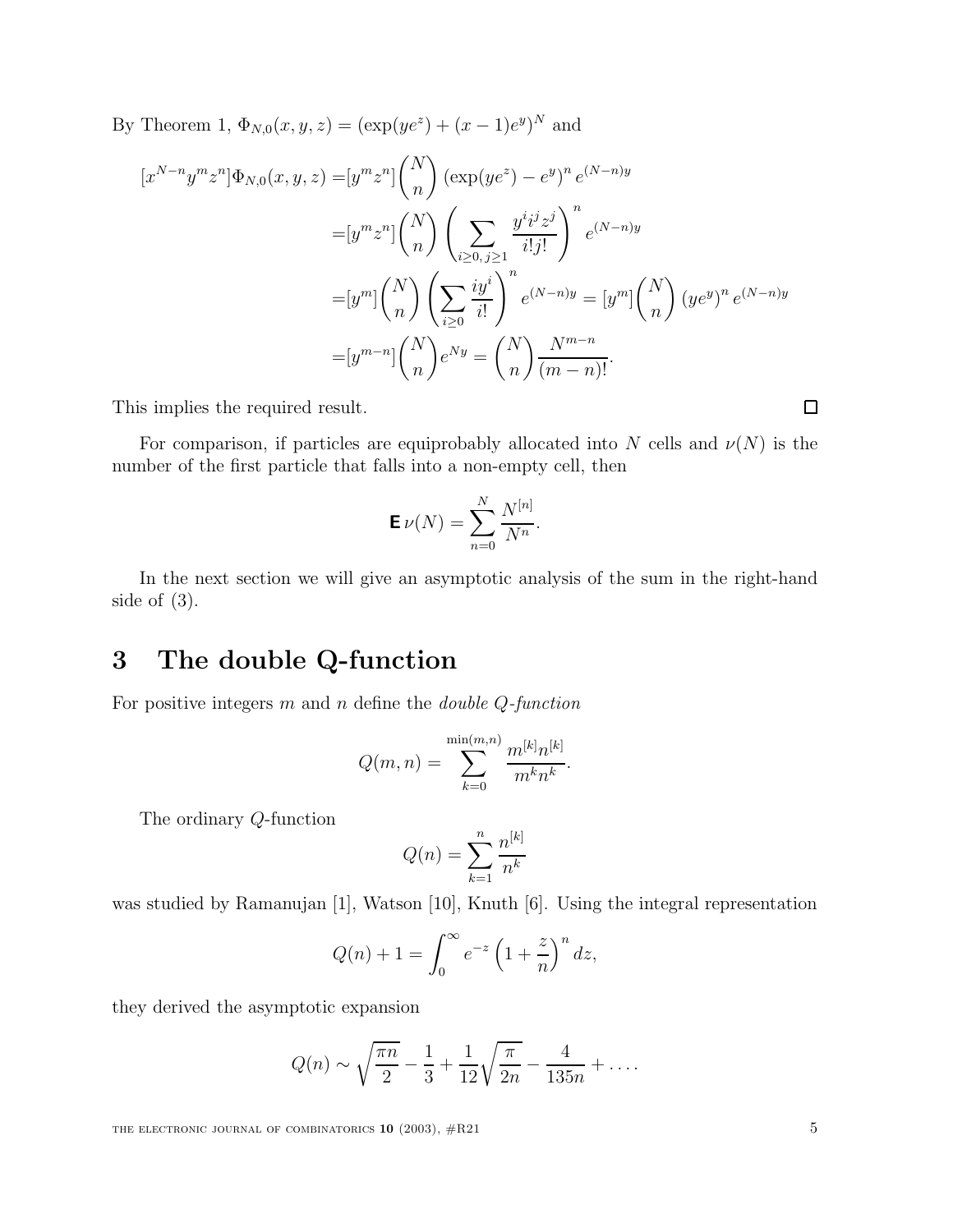In [4] Ramanujan's conjecture on the remainder term of this expansion was proven using another representation:

$$
Q(n) = \frac{n!}{n^{n-1}} \left[ z^n \right] \log \frac{1}{1 - t(z)}, \quad t(z) = \sum_{n \ge 1} \frac{n^{n-1}}{n!} z^n = z e^{t(z)}
$$

 $(t(z))$  is the exponential generating function of rooted labeled trees).

There exists the third representation

$$
Q(n) + 1 = \frac{n!}{n^n} \left[ z^n \right] \frac{e^{nz}}{1 - z}
$$

that provides the next "double" analog

$$
Q(m,n) = \frac{m!n!}{m^m n^n} [x^m y^n] \frac{e^{mx+ny}}{1-xy}.
$$
 (4)

Use (4) to prove the following theorem.

**Theorem 3.** Let  $m, n \to \infty$  so that  $0 < c_1 \leq n/m \leq c_2 < \infty$ . Then

$$
Q(m,n) = \sqrt{\frac{\pi mn}{2(m+n)}} + \frac{2}{3} \left( 1 + \frac{mn}{(m+n)^2} \right) + o(1).
$$
 (5)

*Proof.* Without loss of generality, assume that  $n \leq m$ . Consider the generating function

$$
f(x,y) = \frac{e^{-m(1-x)-n(1-y)}}{1-xy} = \sum_{k,l \ge 0} q_{kl} x^k y^l.
$$

By  $(4)$ ,

$$
Q(m,n) = m!n! \left(\frac{e}{m}\right)^m \left(\frac{e}{n}\right)^n q_{mn}.
$$
 (6)

To obtain numbers  $q_{mn}$ ,  $n > 1$ , we use the Cauchy formula

$$
q_{mn} = \frac{1}{(2\pi i)^2} \oint_{|x|=1} \oint_{\Gamma_1 \cup \Gamma_2} \frac{f(x,y)}{x^{m+1}y^{n+1}} dy dx.
$$

Here for fixed  $x = e^{i\theta}$ ,  $-\pi \le \theta \le \pi$ , the positively oriented contour  $\Gamma_1 \cup \Gamma_2$  in the complex plane  $y$  is given by (see Fig. 1):

$$
\Gamma_1 = \Gamma_1(\theta) = \left\{ y = e^{-i\theta} (1 - re^{i\varphi}) \mid -\pi/2 + \delta \le \varphi \le \pi/2 - \delta \right\},
$$
  

$$
\Gamma_2 = \Gamma_2(\theta) = \left\{ y = e^{i\varphi} \mid -\pi \le \varphi \le \pi, |\theta + \varphi| \ge 2\delta \right\},
$$

where  $r = n^{-2+6\varepsilon}$ ,  $0 < \varepsilon < \frac{1}{12}$ ,  $\delta = \arcsin \frac{r}{2}$ , and the result of the summation  $\theta + \varphi$  is reduced to the interval  $[-\pi, \pi]$  by adding  $\pm 2\pi$  as needed. Note that  $\delta < r$  because

$$
\sin r \ge r - \frac{r^3}{6} > r - \frac{r}{6} > \frac{r}{2} = \sin \delta.
$$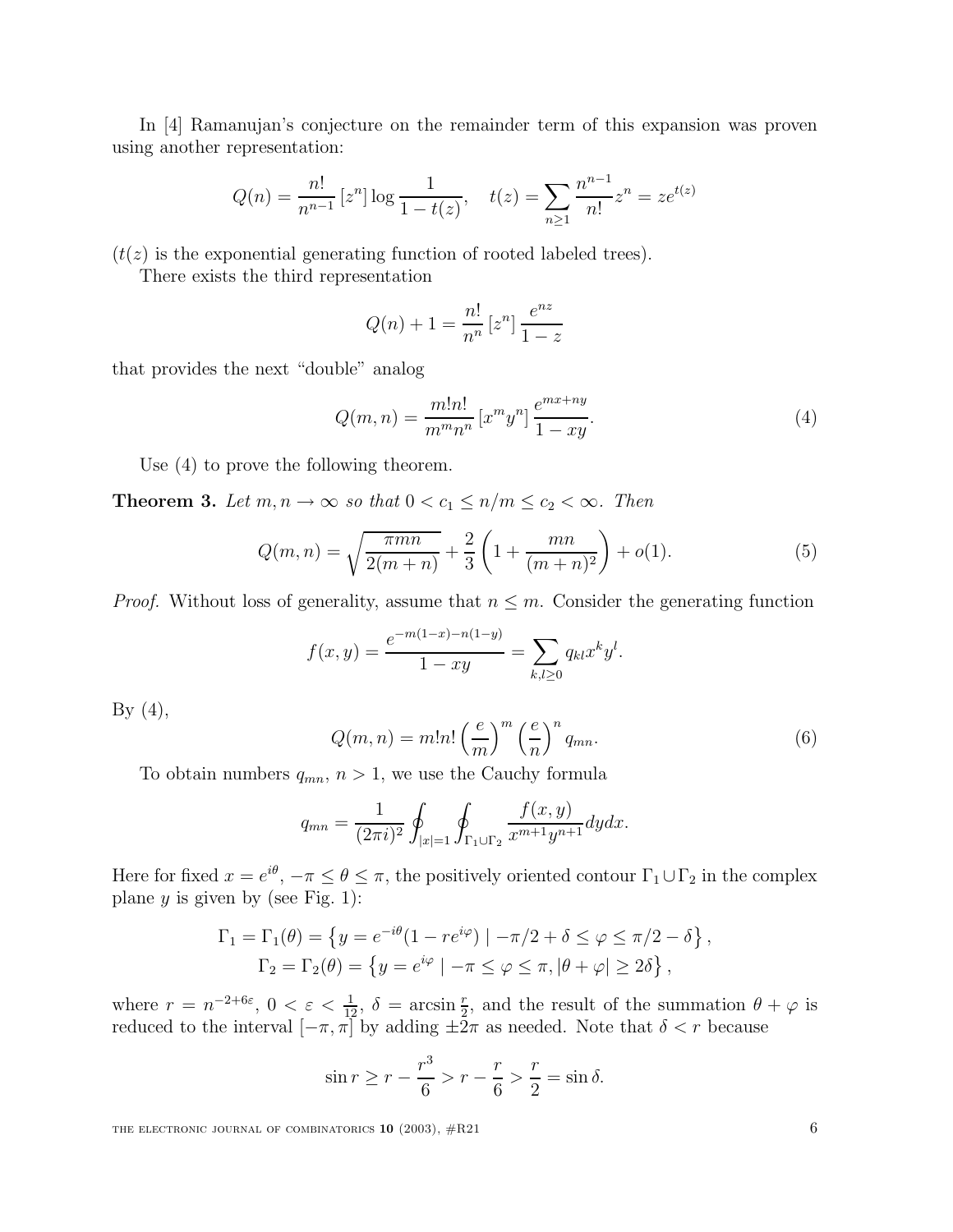

Figure 1: The contour  $\Gamma_1 \cup \Gamma_2$ 

The chosen integration surface in two-dimensional complex space  $(x, y)$  encircles the origin and does not intersect with the surface  $xy = 1$  of poles of  $f(x, y)$ .

Denote

$$
I_k = \frac{1}{(2\pi i)^2} \oint_{|x|=1} \oint_{\Gamma_k} \frac{f(x,y)}{x^{m+1}y^{n+1}} dy dx.
$$

After some calculations,

$$
I_1 = \frac{1}{4\pi^2} \int_{-\pi}^{\pi} \exp(g_1(\theta)) \int_{-\pi/2+\delta}^{\pi/2-\delta} \frac{\exp(-nre^{i(\varphi-\theta)})}{(1-re^{i\varphi})^{n+1}} d\varphi d\theta,
$$
  

$$
I_2 = \frac{1}{4\pi^2} \iint_{\substack{-\pi \le \theta, \varphi \le \pi \\ |\theta+\varphi| \ge 2\delta}} \frac{\exp(g_2(\theta,\varphi))}{1-e^{i(\theta+\varphi)}} d\varphi d\theta,
$$

where

$$
g_1(\theta) = -m(1 - e^{i\theta}) - mi\theta - n(1 - e^{-i\theta}) + ni\theta,
$$
  
\n
$$
g_2(\theta, \varphi) = -m(1 - e^{i\theta}) - mi\theta - n(1 - e^{i\varphi}) - ni\varphi.
$$

Further we prove that the integral  $I_1$  gives the main contribution to  $Q(m, n)$  (the first term in the right-hand side of  $(5)$ ). To estimate  $I_1$ , we use the technique related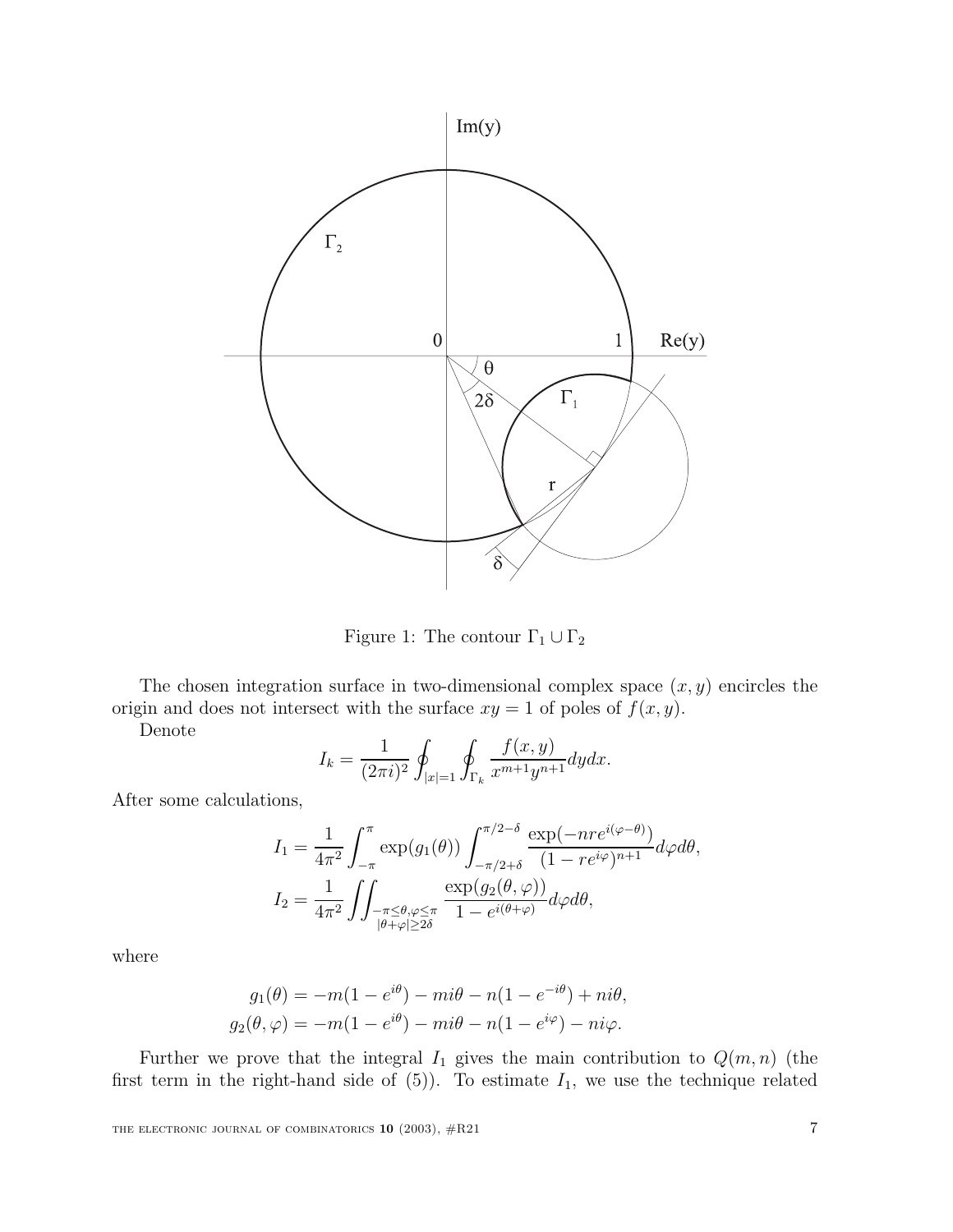to Laplace's method (see [9] for references). Firstly, we approximate the integrand near  $\theta = 0$  by a simpler function and evaluate the contribution of the approximation. Then we show that remaining regions of integration contribute a negligible amount.

We apply a similar technique to the integral  $I_2$ . The main difficulty is to estimate the contribution of a punctured neighborhood of the singularity  $\varphi = -\theta$ . The integration regions near this singularity contribute large in magnitude, but these contributions mostly cancel each other. The chosen integration path  $\Gamma_2(\theta)$  allows us to control this cancellation with desired accuracy.

The integral  $I_1$ . Since

$$
\int_{-\pi/2+\delta}^{\pi/2-\delta} \frac{\exp(-n r e^{i(\varphi-\theta)})}{(1-r e^{i\varphi})^{n+1}} d\varphi = \int_{-\pi/2+\delta}^{\pi/2-\delta} (1+O(nr)) d\varphi = (\pi-2\delta)(1+O(nr)),
$$

we get

$$
I_1 = \frac{1}{4\pi} \int_{-\pi}^{\pi} \exp(g_1(\theta))(1 + O(n^{-1+6\varepsilon}))d\theta.
$$

Denote  $\theta_0 = m^{-1/2+\epsilon}$  and split the integral into two parts:  $|\theta| \leq \theta_0$  and  $\theta_0 \leq |\theta| \leq \pi$ . We have

$$
g_1(\theta) = -(m+n)\theta^2/2 - i(m-n)\theta^3/6 + O(m\theta_0^4)
$$

in the first part and

$$
|\exp(g_1(\theta))| = \exp(-(m+n)(1-\cos\theta)) < \exp(-m(1-\cos\theta_0)) = O(\exp(-m\theta_0^2/3))
$$

in the second one. So, accurate to an exponentially small term,

$$
I_1 = \frac{1}{4\pi} \int_{-\theta_0}^{\theta_0} \exp(-(m+n)\theta^2/2 - i(m-n)\theta^3/6)(1+O(n^{-1+6\varepsilon}))d\theta
$$
  
= 
$$
\frac{1}{4\pi} \int_0^{\theta_0} \exp(-(m+n)\theta^2/2) \left( e^{-i(m-n)\theta^3/6} + e^{i(m-n)\theta^3/6} \right) (1+O(n^{-1+6\varepsilon}))d\theta
$$
  
= 
$$
\frac{1}{4\pi} \int_0^{\theta_0} \exp(-(m+n)\theta^2/2)(2+O((m-n)^2\theta^6))(1+O(n^{-1+6\varepsilon}))d\theta
$$
  
= 
$$
\frac{1}{2\pi} \int_0^{\theta_0} \exp(-(m+n)\theta^2/2)(1+O(n^{-1+6\varepsilon}))d\theta.
$$

Integrating from 0 to  $\infty$ , we get

$$
I_1 = \frac{1}{2\pi} \sqrt{\frac{\pi}{2(m+n)}} (1 + O(n^{-1+6\varepsilon})).
$$
 (7)

The integral I<sub>2</sub>. If  $\theta_0 \leq |\theta| \leq \pi$ , then

$$
\left|\frac{\exp(g_2(\theta,\varphi))}{1-e^{i(\theta+\varphi)}}\right| \le r^{-1}|\exp(g_2(\theta,\varphi))| = r^{-1}O(\exp(-m\theta_0^2/3)) = O(\exp(-m\theta_0^2/4)).
$$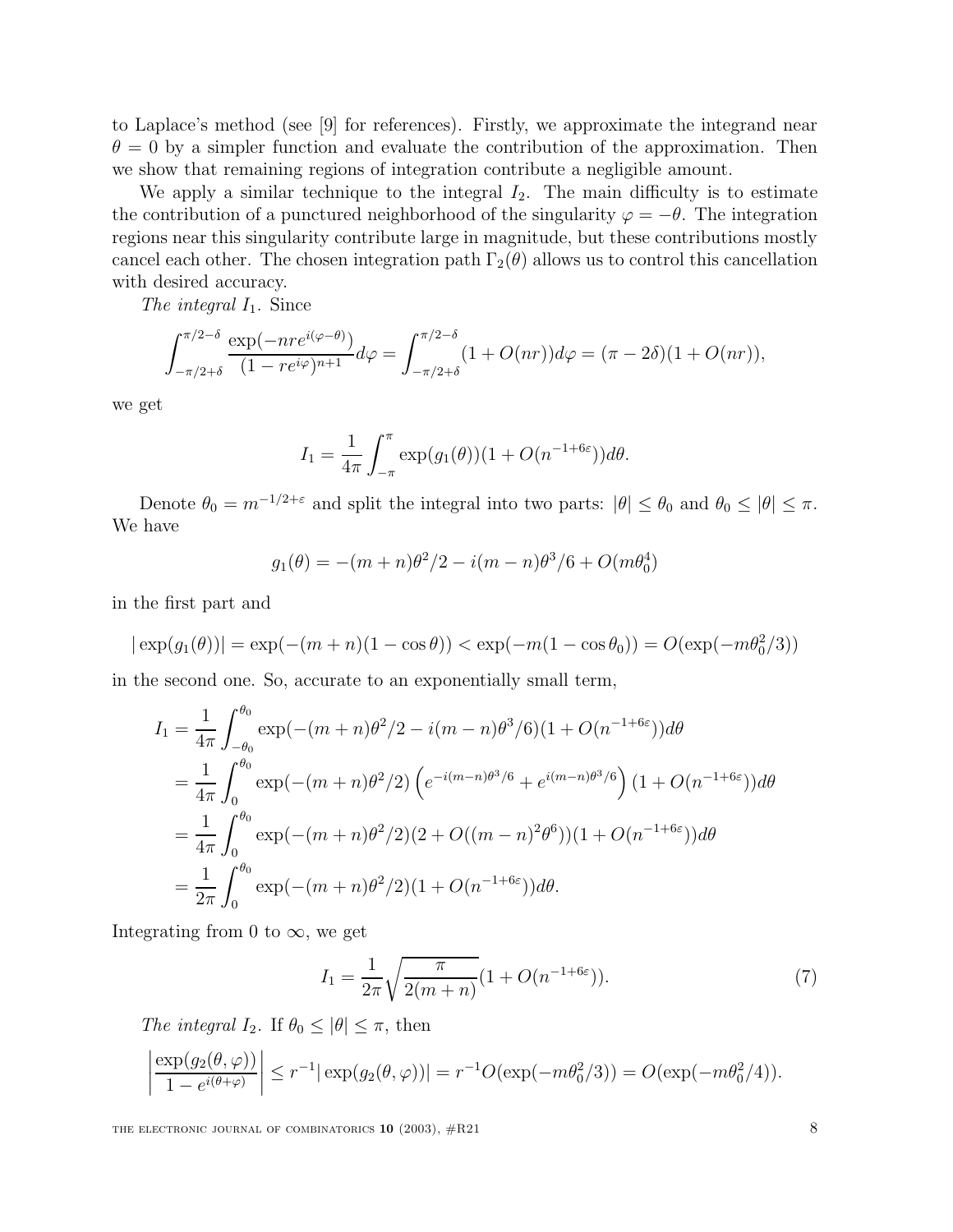Similarly, if  $\varphi_0 = n^{-1/2+2\varepsilon}$  and  $\varphi_0 \leq |\varphi| \leq \pi$ , then the integrand has the order  $O(\exp(-n\varphi_0^2/4))$ . For m and n sufficiently large we have  $\varphi_0 \ge \theta_0 + 2\delta$  and accurate to an exponentially small term

$$
I_2 = \frac{1}{4\pi^2} \iint_{S_0 \cup S_1} \frac{\exp(g_2(\theta, \varphi))}{1 - e^{i(\theta + \varphi)}} d\varphi d\theta,
$$

where

$$
S_k = \{ (\theta, \varphi) \mid 0 \le (-1)^k \theta \le \theta_0, \ \varphi \in [-\varphi_0, -\theta - 2\delta] \cup [-\theta + 2\delta, \varphi_0] \}.
$$

Expanding

$$
g_2(\theta, \varphi) = -m\theta^2/2 - im\theta^3/6 - n\varphi^2/2 - in\varphi^3/6 + O(m\theta_0^4 + n\varphi_0^4)
$$

and changing in  $S_1$  directions of integration, we obtain

$$
I_2 = \frac{1}{4\pi^2} \iint_{S_0} \exp(-m\theta^2/2 - n\varphi^2/2) J(\alpha, \beta) (1 + O(n^{-1+8\varepsilon})) d\varphi d\theta,
$$

where  $\alpha = m\theta^3/6 + n\varphi^3/6$ ,  $\beta = \theta + \varphi$ ,

$$
J(\alpha, \beta) = \frac{e^{-i\alpha}}{1 - e^{i\beta}} + \frac{e^{i\alpha}}{1 - e^{-i\beta}} = \frac{\cos \alpha - \cos(\alpha + \beta)}{1 - \cos \beta} = \cos \alpha + \frac{\sin \alpha}{\sin \beta} (1 + \cos \beta)
$$
  
=  $1 + O(\alpha^2) + \frac{2\alpha}{\beta} (1 + O(\alpha^2) + O(\beta^2))$   
=  $\left(1 + \frac{n}{3}(\theta^2 - \theta\varphi + \varphi^2) + \frac{(m - n)\theta^3}{3(\theta + \varphi)}\right) (1 + O(n^{-1/2 + 6\varepsilon})).$ 

So,

$$
I_2 = \left(\frac{1}{4\pi^2}I_{21} + \frac{m-n}{12\pi^2}I_{22}\right)(1 + O(n^{-1/2 + 6\varepsilon})),
$$

where

$$
I_{21} = \iint_{S_0} \exp(-m\theta^2/2 - n\varphi^2/2) \left(1 + \frac{n}{3}(\theta^2 - \theta\varphi + \varphi^2)\right) d\varphi d\theta,
$$
  

$$
I_{22} = \iint_{S_0} \exp(-m\theta^2/2 - n\varphi^2/2) \frac{\theta^3}{\theta + \varphi} d\varphi d\theta.
$$

Since

$$
\left|1+\frac{n}{3}(\theta^2-\theta\varphi+\varphi^2)\right|=O(n\theta_0^2)
$$

for  $0 \le \theta \le \theta_0$  and  $\varphi \in [-\theta - 2\delta, -\theta + 2\delta]$ , we obtain

$$
I_{21} = \int_0^{\theta_0} \int_{-\varphi_0}^{\varphi_0} \exp(-m\theta^2/2 - n\varphi^2/2) \left(1 + \frac{n}{3}(\theta^2 - \theta\varphi + \varphi^2)\right) d\varphi d\theta + 4\delta\theta_0 O(n\theta_0^2)
$$
  
= 
$$
\int_0^{\infty} \int_{-\infty}^{\infty} \exp(-m\theta^2/2 - n\varphi^2/2) \left(1 + \frac{n}{3}(\theta^2 + \varphi^2)\right) d\varphi d\theta + O(n^{-5/2+9\varepsilon})
$$
  
= 
$$
\frac{\pi}{\sqrt{mn}} \left(1 + \frac{1}{3} + \frac{n}{3m}\right) + O(n^{-5/2+9\varepsilon}).
$$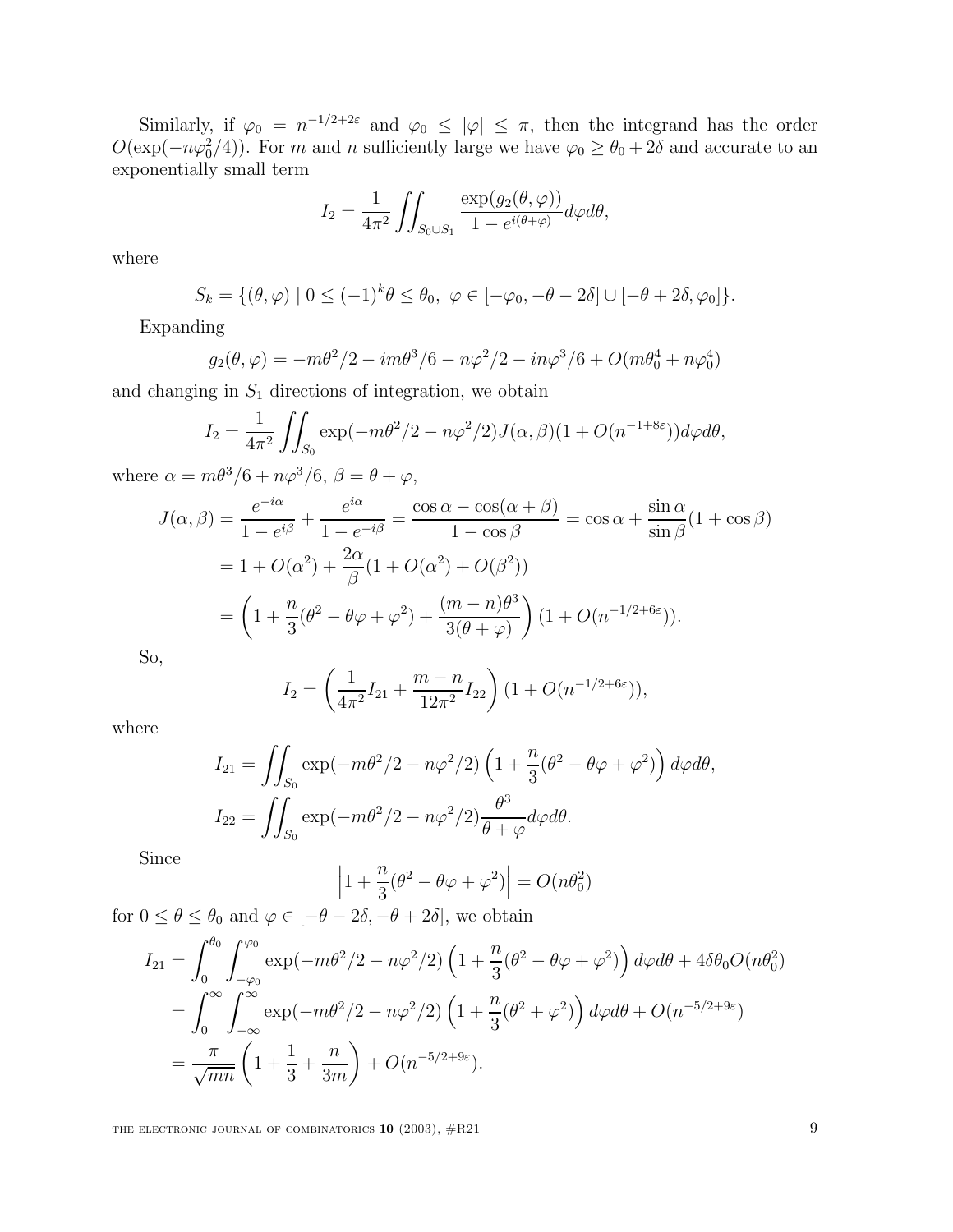Further,

$$
I_{22} = \int_0^{\theta_0} \left[ \int_{-\varphi_0 + \theta}^{-2\delta} + \int_{2\delta}^{\varphi_0 + \theta} \right] \exp(-m\theta^2/2 - n(\varphi - \theta)^2/2) \frac{\theta^3}{\varphi} d\varphi d\theta
$$
  
= 
$$
\int_0^{\theta_0} \int_{2\delta}^{\varphi_0} \exp(-(m+n)\theta^2/2 - n\varphi^2/2) \frac{\theta^3 (e^{n\theta\varphi} - e^{-n\theta\varphi})}{\varphi} d\varphi d\theta +
$$
  
+ 
$$
\int_0^{\theta_0} \left[ - \int_{-\varphi_0}^{-\varphi_0 + \theta} + \int_{\varphi_0}^{\varphi_0 + \theta} \right] \exp(-m\theta^2/2 - n(\varphi - \theta)^2/2) \frac{\theta^3}{\varphi} d\varphi d\theta.
$$

The last term is exponentially small and

$$
\left| \frac{\theta^3 (e^{n\theta\varphi} - e^{-n\theta\varphi})}{\varphi} \right| = O(n\theta_0^4)
$$

for  $0 \le \theta \le \theta_0$  and  $\varphi \in [0, 2\delta]$ . Therefore,

$$
I_{22} = \int_0^{\theta_0} \int_0^{\varphi_0} \exp(-(m+n)\theta^2/2 - n\varphi^2/2) \frac{\theta^3 (e^{n\theta\varphi} - e^{-n\theta\varphi})}{\varphi} d\varphi d\theta + 2\delta\theta_0 O(n\theta_0^4)
$$
  
= 
$$
\int_0^{\infty} \int_0^{\infty} \exp(-(m+n)\theta^2/2 - n\varphi^2/2) \frac{\theta^3 (e^{n\theta\varphi} - e^{-n\theta\varphi})}{\varphi} d\varphi d\theta + O(n^{-7/2+11\varepsilon}).
$$

Write the integrand as the series

$$
2\sum_{k\geq 0} \exp(-(m+n)\theta^2/2 - n\varphi^2/2) \frac{n^{2k+1}\theta^{2k+4}\varphi^{2k}}{(2k+1)!}
$$

and interchange the summation and integrations (it is easy to justify). We get

k

$$
I_{22} = \frac{\pi\sqrt{n}}{(m+n)^{5/2}} \left(3 + \sum_{k\geq 1} \left(\frac{n}{m+n}\right)^k (2k+3) \prod_{l=1}^k \left(1 - \frac{1}{2l}\right)\right) + O(n^{-7/2+11\varepsilon}).
$$

Additionally,

$$
3 + \sum_{k \ge 1} u^k (2k+3) \prod_{l=1}^k \left( 1 - \frac{1}{2l} \right) = 3(1-u)^{-1/2} + u(1-u)^{-3/2}
$$

for a real  $u, |u| < 1$ . Thus

$$
I_{22} = \frac{\pi\sqrt{n}}{(m+n)^2\sqrt{m}} \left(3 + \frac{n}{m}\right) + O(n^{-7/2+11\varepsilon})
$$

and, therefore,

$$
I_2 = \frac{1}{2\pi\sqrt{mn}} \left( \frac{2}{3} + \frac{n}{6m} + \frac{n(m-n)}{(m+n)^2} \left( \frac{1}{2} + \frac{n}{6m} \right) \right) (1 + O(n^{-1/2 + 6\varepsilon})).
$$
 (8)

Applying the Stirling formula to (6), we have

$$
Q(m, n) = 2\pi \sqrt{mn}(I_1 + I_2)(1 + O(n^{-1})).
$$

Using here estimates (7) and (8), we obtain the result stated.

 $\Box$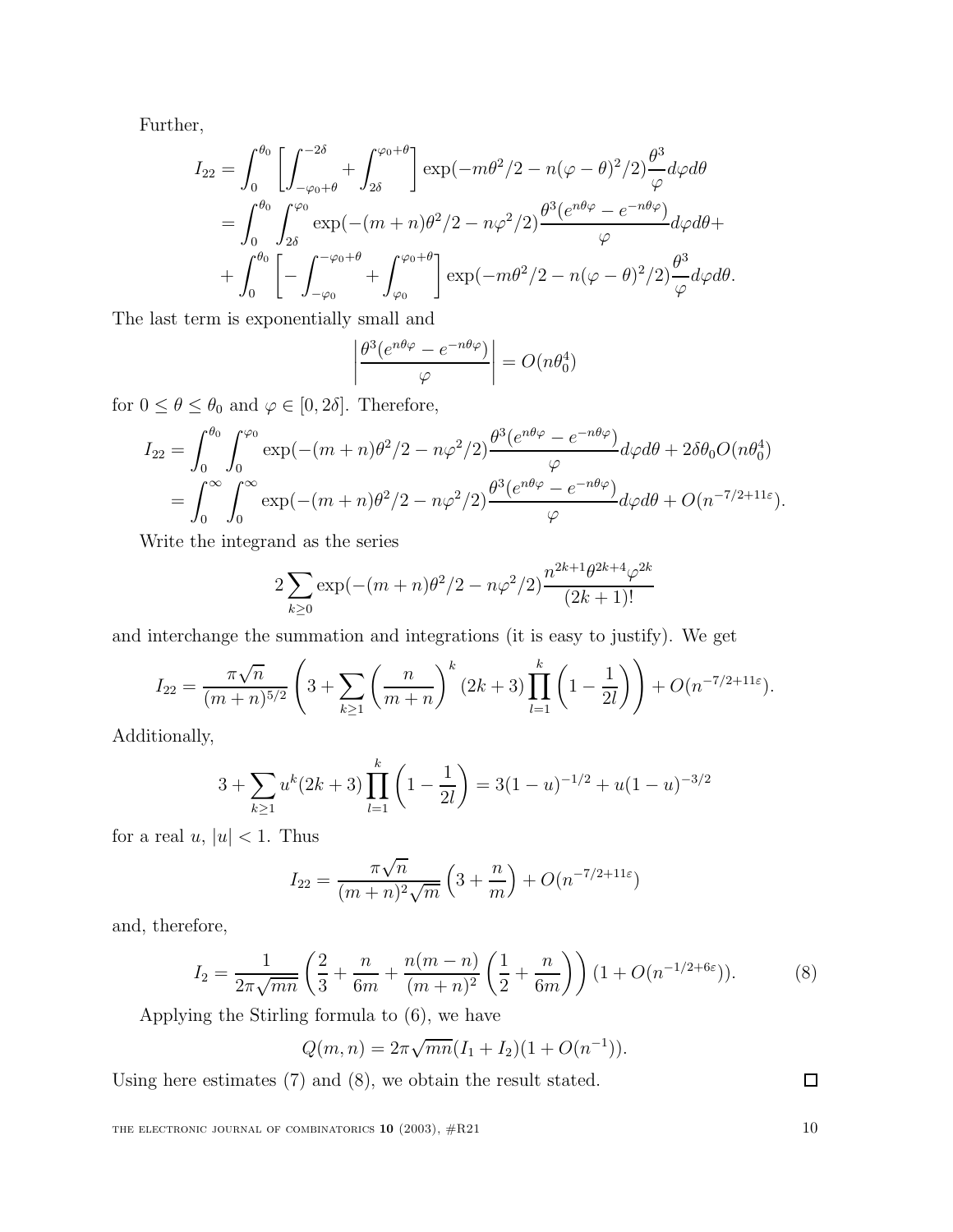The proof above can be easily adapted to the one-dimensional case. In this case, we obtain the first two terms of the asymptotic expansion for  $Q(n)$  by estimating the integral

$$
\oint_{\Gamma_1 \cup \Gamma_2} \frac{e^{-n(1-y)}}{(1-y)y^{n+1}} dy, \quad \Gamma_k = \Gamma_k(0).
$$

Note that the chosen contour  $\Gamma_1 \cup \Gamma_2$  differs from ones used in the saddle point method [2, 9] or in the singularity analysis [5], the most useful tools for obtaining asymptotic expansions for the coefficients of generating functions. The saddle point technique cannot be applied to our generating function  $e^{-n(1-y)}(1-y)^{-1}$  due to a small singularity at  $y = 1$  that yields a slow decay of the corresponding integrand near its saddle point. The singularity analysis works with generating functions of the form  $L((1-y)^{-1})(1-y)^{-1}$ , where  $L(u)$  must be a special "slowly varying at infinity" function, but this does not hold in our case.

# **Acknowledgment**

The author would like to thank the anonymous referees for pointing out the "voting" interpretation of two-stage allocations.

# **References**

- [1] B. C. Berndt, Ramanujan's notebooks, Part II, Springer-Verlag, Berlin, 1989.
- [2] N. G. de Bruijn, Asymptotic methods in analysis, North-Holland, Amsterdam, 1958.
- [3] W. Feller, An introduction to probability theory and its applications, Volume I, 3rd edition, John Wiley & Sons, Inc., New York, 1968.
- [4] P. Flajolet, P. Grabner, P. Kirschenhofer, and H. Prodinger, On Ramanujan's Q-function, J. Computational and Applied Mathematics **58**(1995) 103-116.
- [5] P. Flajolet, A. Odlyzko, Singularity analysis of generating functions. SIAM Journal on Discrete Math. **3**(1990) 216-240.
- [6] D. E. Knuth, The art of computer programming, Vol. 1: Fundamental algorithms, Addison-Wesley, Reading, Massachusetts, 1973.
- [7] V. F. Kolchin, B. Sevast'yanov, and V. Chistyakov, Random allocations, Wiley, New York, 1978.
- [8] A. Menezes, P. van Oorschot, and S. Vanstone, Handbook of applied cryptology, CRC Press, New York, 1997.